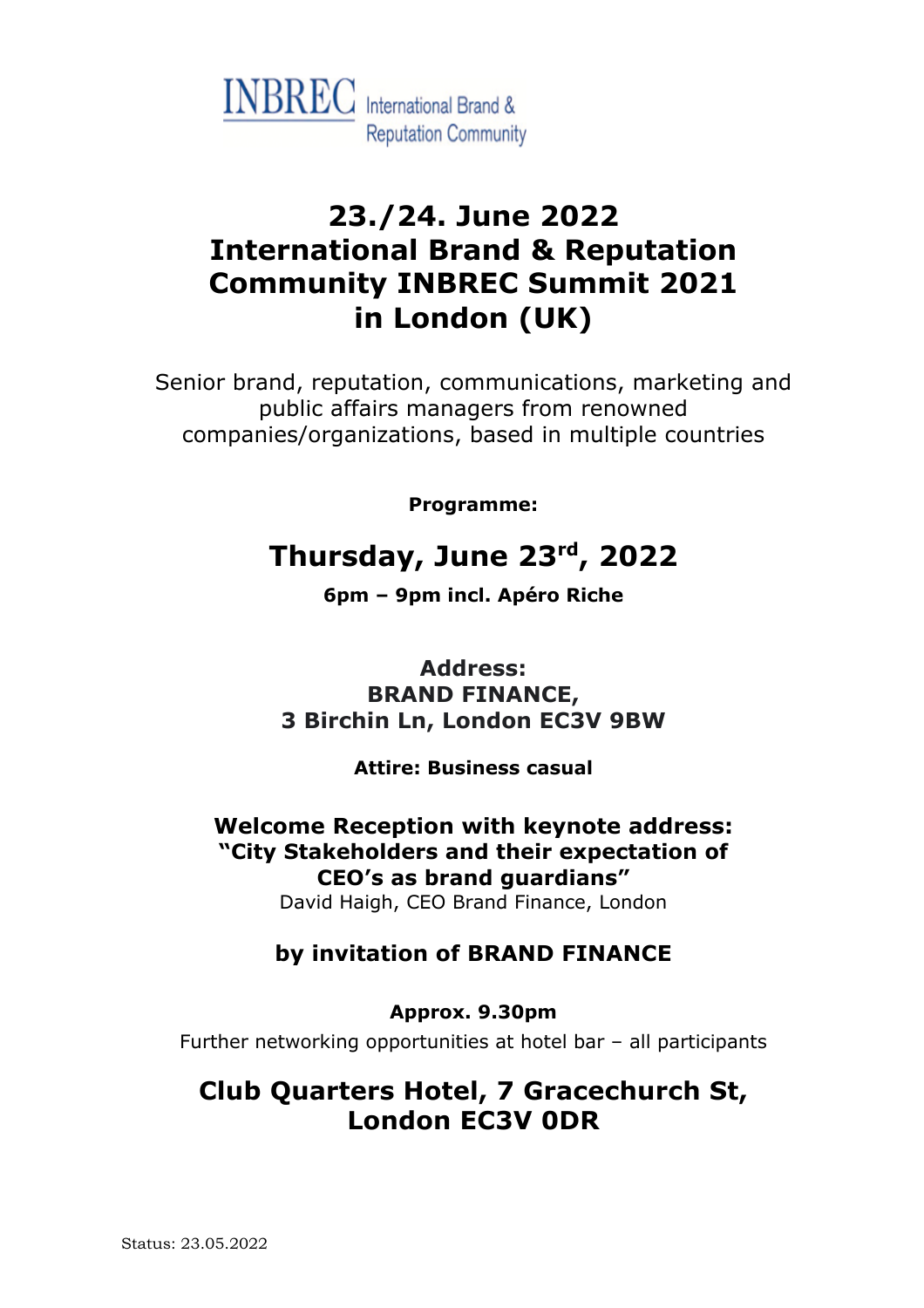

## **Friday, June 24th, 2022**

**8.45am – 4.15pm**

**Address: BRAND FINANCE, 3 Birchin Ln, London EC3V 9BW**

**Attire: Business casual**

## **Conference of the INBREC SUMMIT 2022**

**Theme:**

# **"Stakeholder Capitalism"**

*Why, for whom and how?* 

## **The Influence of Reputation Management and Purpose-led Strategy for the buttom line**

More and more organizations are implementing a Purpose-led Strategy and an integrated reputation management because there is a growing awareness this are strategic value-added factors who become more and more decisive factors for success or failure whether for corporations, companies, associations, clubs or NGOs.

But how can it be proven, especially at the C-level, that focusing on an integrated reputation management has a positive impact on monetary business results? Which instruments and measurement methods support this in order to provide a meaningful basis for purpose-driven decision-making?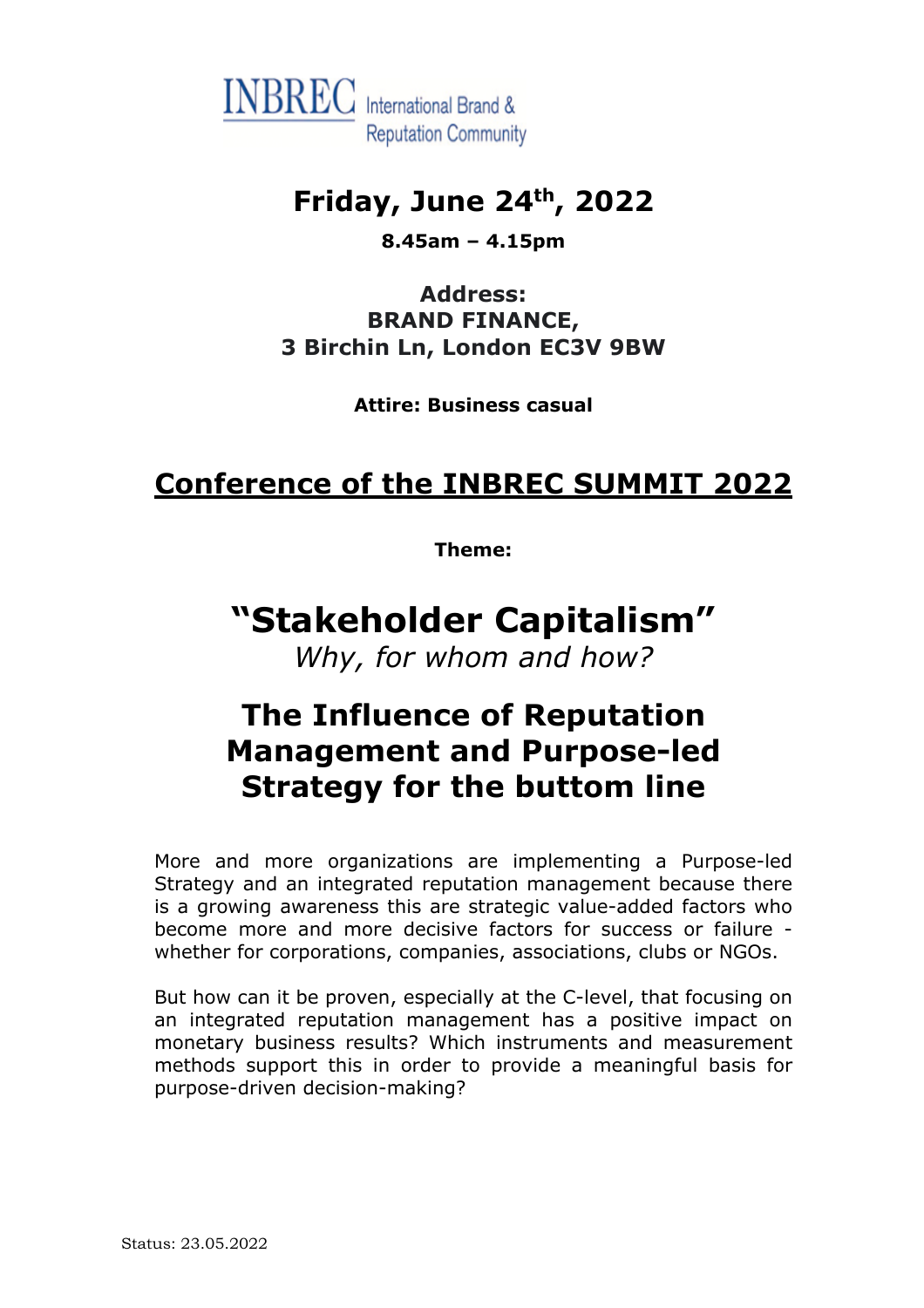

#### **AGENDA**

#### **08.15 – Registration and refreshments**

**08.45 – Welcome, introduction to the day and presentation of all participants /** Prof. Marco Casanova and Dr. Markus Renner Co-Chairmen INBREC

**09.15 - Empirical Data and Evidence on Purpose, Brand & Reputation: Measure and analyze reputation and derive concrete business improvement measures** by Markus Renner, PhD, Switzerland

#### **09.45 Coffee break**

- **10.15 – Real case on implementing brand and reputation research results on a global level** by Sven Theobald, Head of Global Brand Management, Bayer AG, Germany
- **11.00 - The Social Acumen: Pros and Cons of the Stakeholder Economy. An African perspective** by Tshego Kekana (Chairperson INBREC Africa)

#### **11.45 LUNCH**

#### **12.45 – "Stakeholder Capitalism" and its latest developments**

by Prof. Marco Casanova, lic.rer.pol. (Institute for Competitiveness and Communication ICC, University of Applied Sciences FHNW, Switzerland)

#### **13.00 – Analyst's / Financial Expert perspective on Reputation, Purpose-led Strategy, ESG & UN SDGs /** tbd

#### **13.45 – CEO perspective on Reputation, Purpose-led Strategy, ESG & UN SDGs**

#### **Conversion with Roland Diggelmann**

Non-Executive Board Member Sonova Holding AG, former CEO of Smith & Nephew (till March 2022) and Roche Diagnostics as well as Member of the Executive Committee F. Hoffmann-La Roche Ltd. (Sept 2012-Sept 2018)